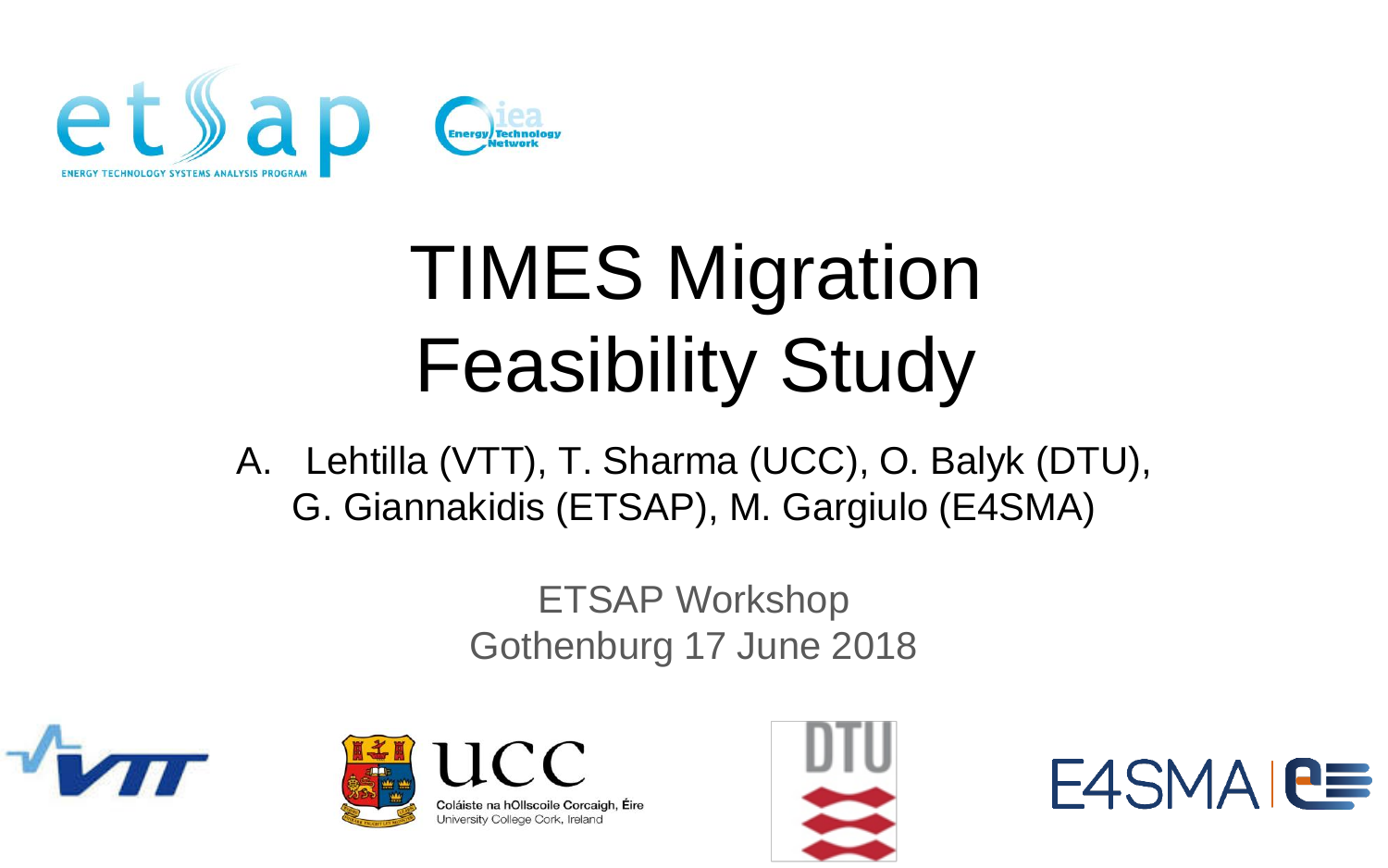#### **Motivation**

Cost of the tools is one of the main issues for developing countries to use ETSAP's tools.

An open source language will reduce the cost that has to be paid by new users in developing countries for using TIMES.

#### **Objective**

Aim: to develop a feasibility study on the possibility to migrate the TIMES code in a new language. The focus of the project will be on the comparison between GAMS and alternative open source options (e.g. Python, Julia/JuMP), to identify the best alternative.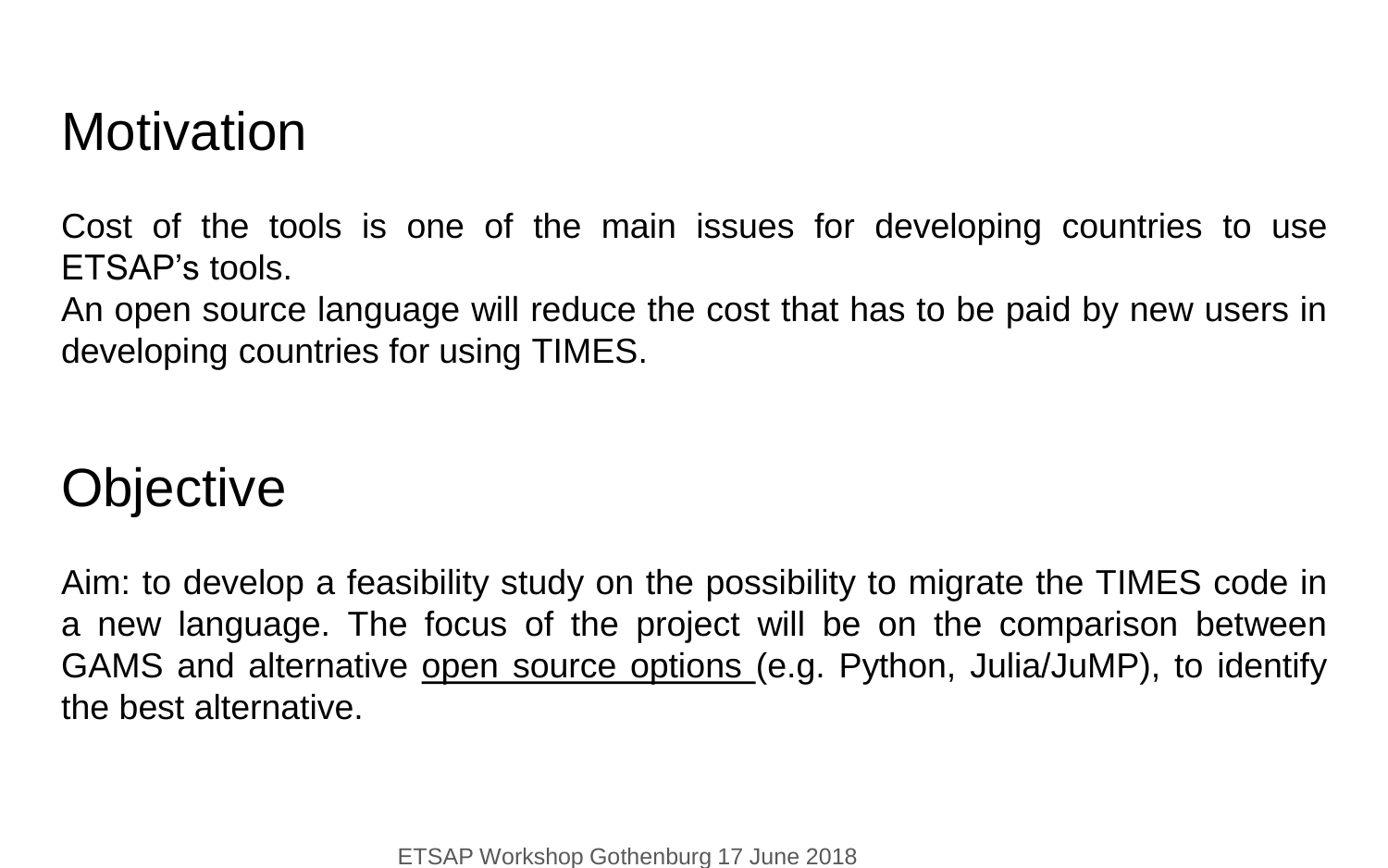#### Overview of TIMES Model Generator Tasks

- Extensive pre-processing of input data, including:
	- Interpolation / extrapolation of time-series attribute
	- Levelisation of time slice-specific attributes
	- Creation of various control sets to speed up model generation
	- Model reduction (optional; useful but not necessary)
- Calculation of final model constraint matrix coefficients:
	- Capacity transfer coefficients
	- Coefficients for capacity-related flows
	- Process transformation coefficients
	- Attribute shaping coefficients
	- Objective function coefficients
- Model generation: Generation of equations and variables for the solver
- Processing of results returned by the solver:
	- Calculation of numerous reporting attributes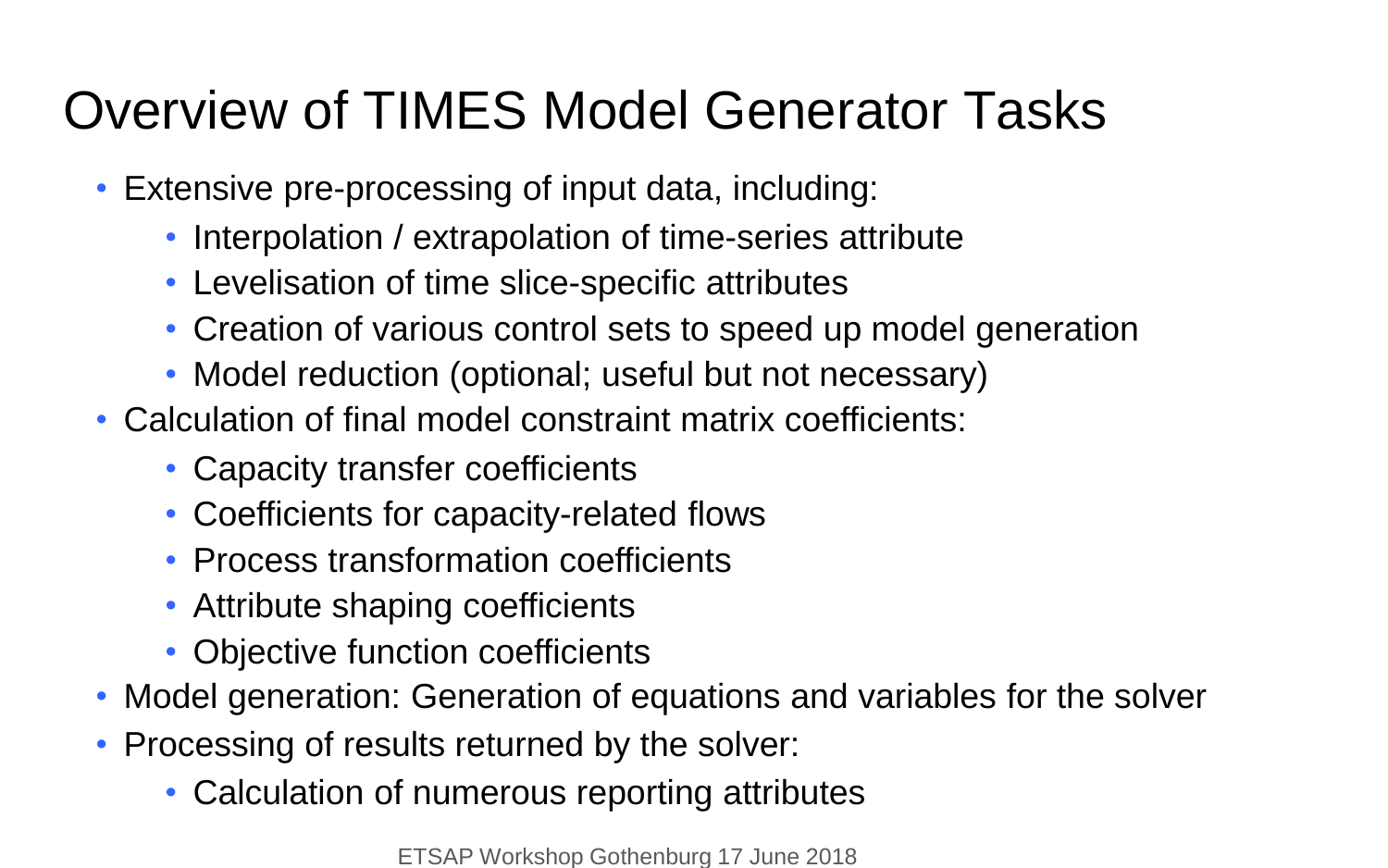## Assessing the Difficulties in Migrating TIMES

- Pre-processing of data in TIMES:
	- Thousands of lines of very compact GAMS code
	- Not easily translated to other types of languages (e.g. Julia)
	- Amount of code lines would probably increase substantially
- Calculation of final model coefficients:
	- About 1000 lines of very compact and efficient GAMS code
	- Not easily translated to other types of languages (e.g. Julia)
- Model generation:
	- Large number of model equations, but manageable
	- Can be relatively straightforward due to similarity in types of constructs
	- Translating user constraint generation might be a complex case
- Processing of results returned by the solver
	- About 2000 lines of very compact GAMS code
	- Not easily translated to other types of languages (e.g. Julia)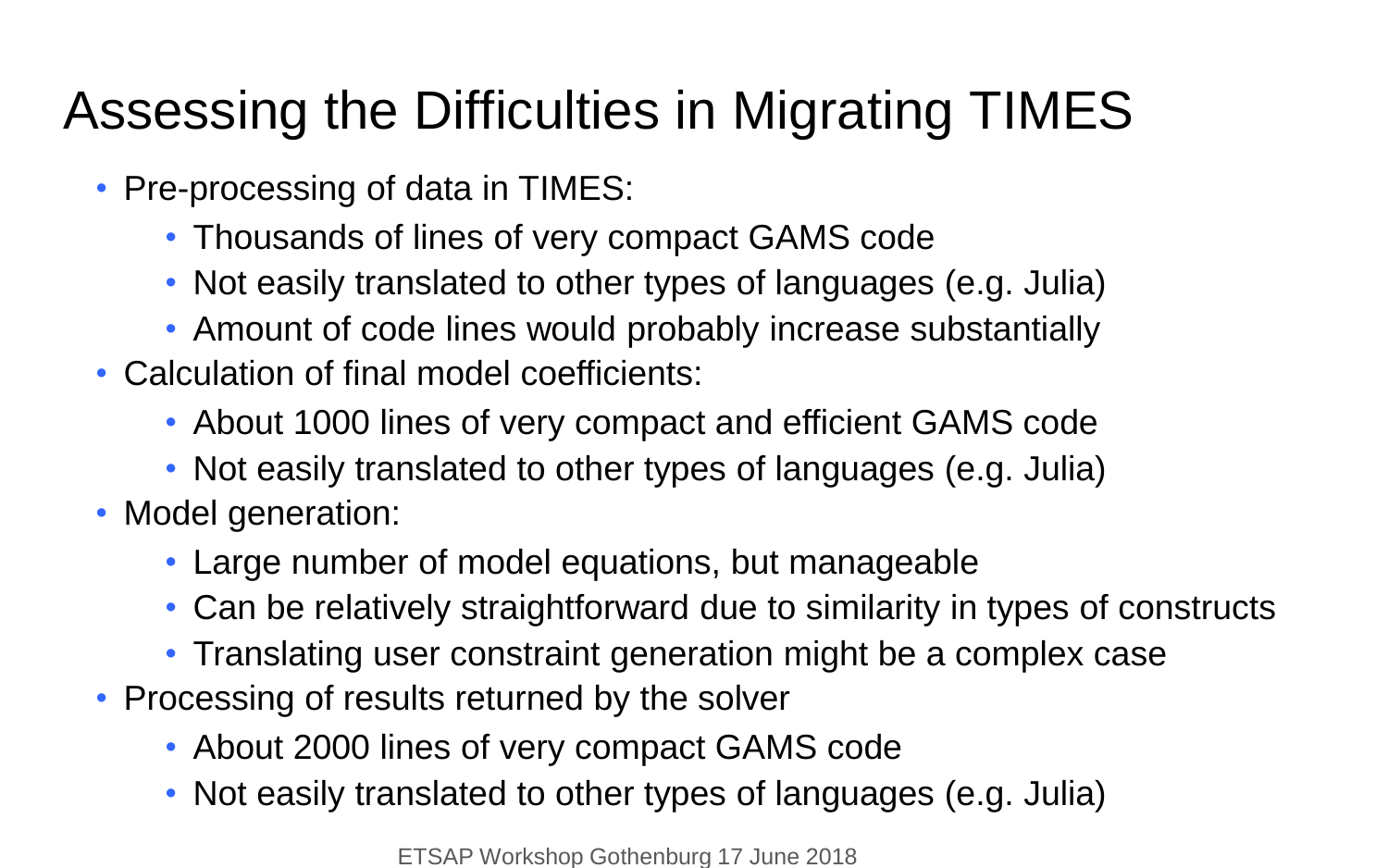## Possible Two-step option for phased migration strategy considered initially.

- GAMS Demo mode (without license) is officially stated to be free for:
	- Academic users (unlimited free use of GAMS for data processing)
	- Any other "instructional and evaluation purposes" Note: For GAMS versions before v24.7 no such restrictions existed
- GAMS could be used for TIMES pre-processing and reporting, while model generation and solution could be done on an open-source platform.

**Free Demo and Unrestricted Time Limited License** 

1. The FREE DEMO may be used to evaluate THE SOFTWARE, or to use THE SOFTWARE for instructional purposes.

However it seems that the current GAMS End User License Agreement makes it very clear that using the unlicensed (Demo) version as proposed is most definitely a violation of the EULA.

ETSAP Workshop Gothenburg 17 June 2018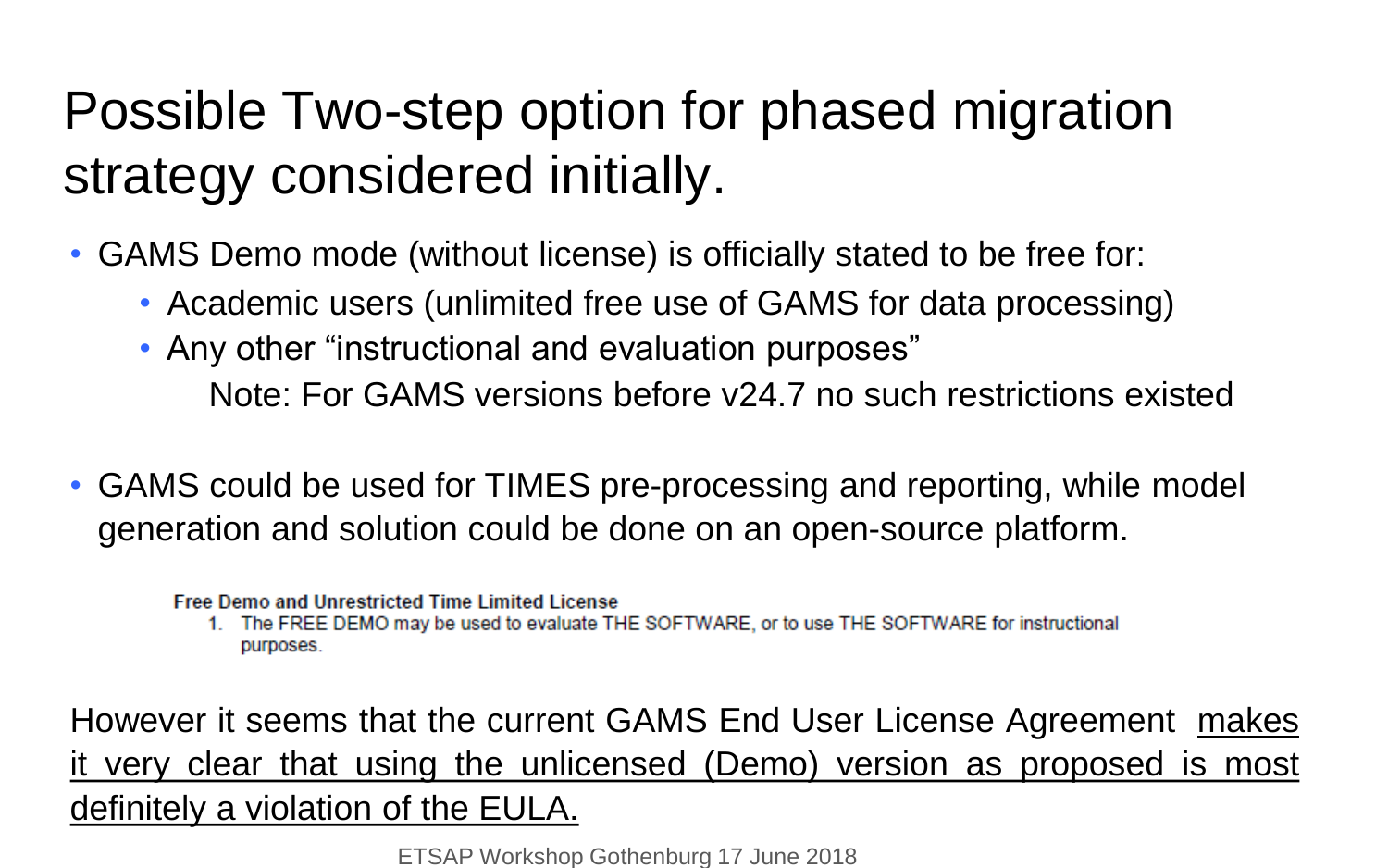#### Alternatives analysed at this stage:

#### **GNU MathProg**

GNU MathProg is a high-level language for creating mathematical programming models. GNU MathProg is part of the GLPK solver (and a subset of the AMPL modeling language). MathProg can also be referred to as GMPL (GNU Mathematical Programming Language).

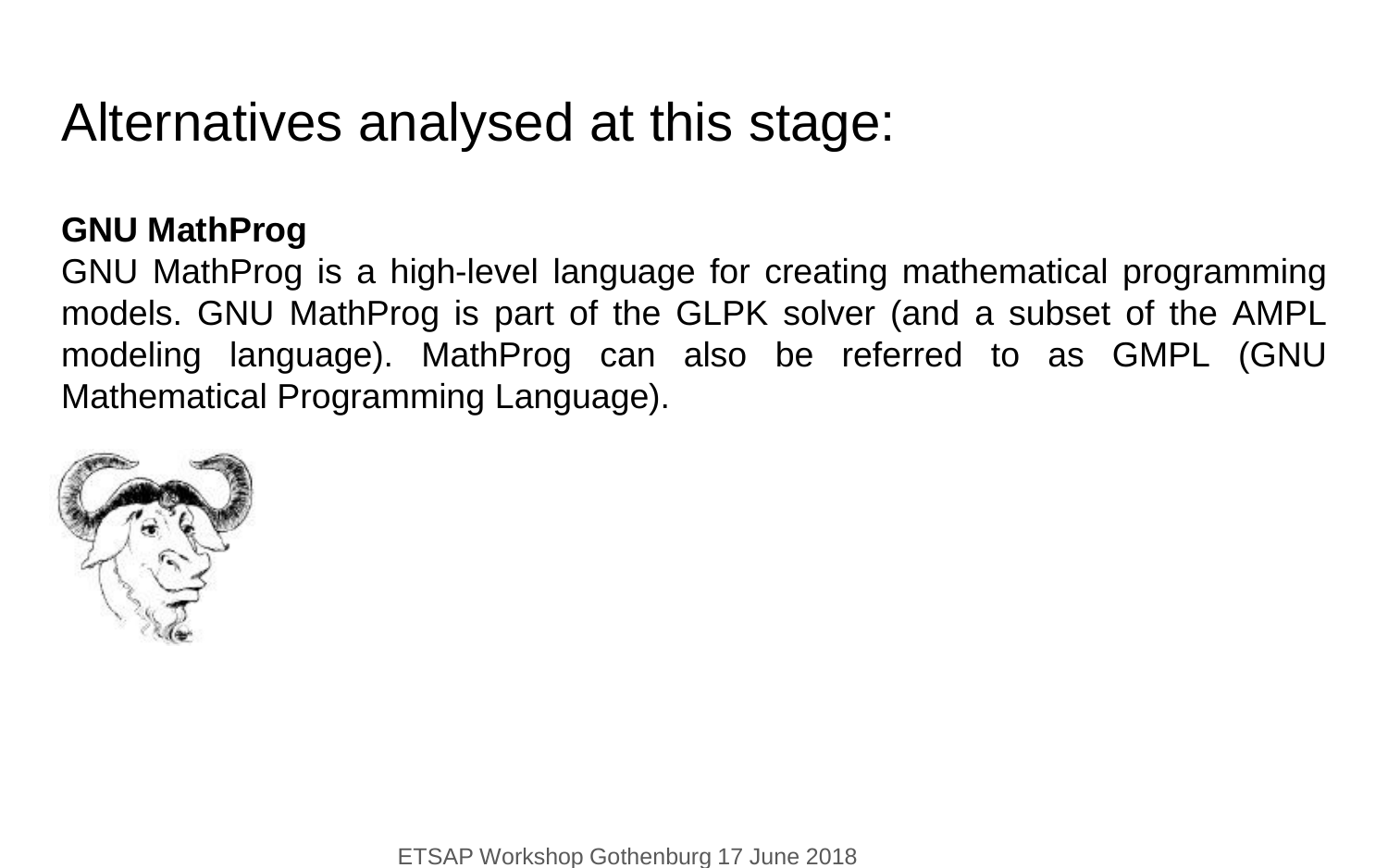#### Alternatives analysed at this stage:

#### **Julia / Jump**

**Julia** is a high-level, high-performance dynamic programming language for numerical computing. It provides a sophisticated compiler, distributed parallel execution, numerical accuracy, and an extensive mathematical function library. **JuMP** is a domain-specific modeling language for mathematical optimization embedded in Julia. It currently supports a number of open-source and commercial solvers for a variety of problem classes, including linear programming, mixedinteger programming, second-order conic programming, semidefinite programming, and nonlinear programming.

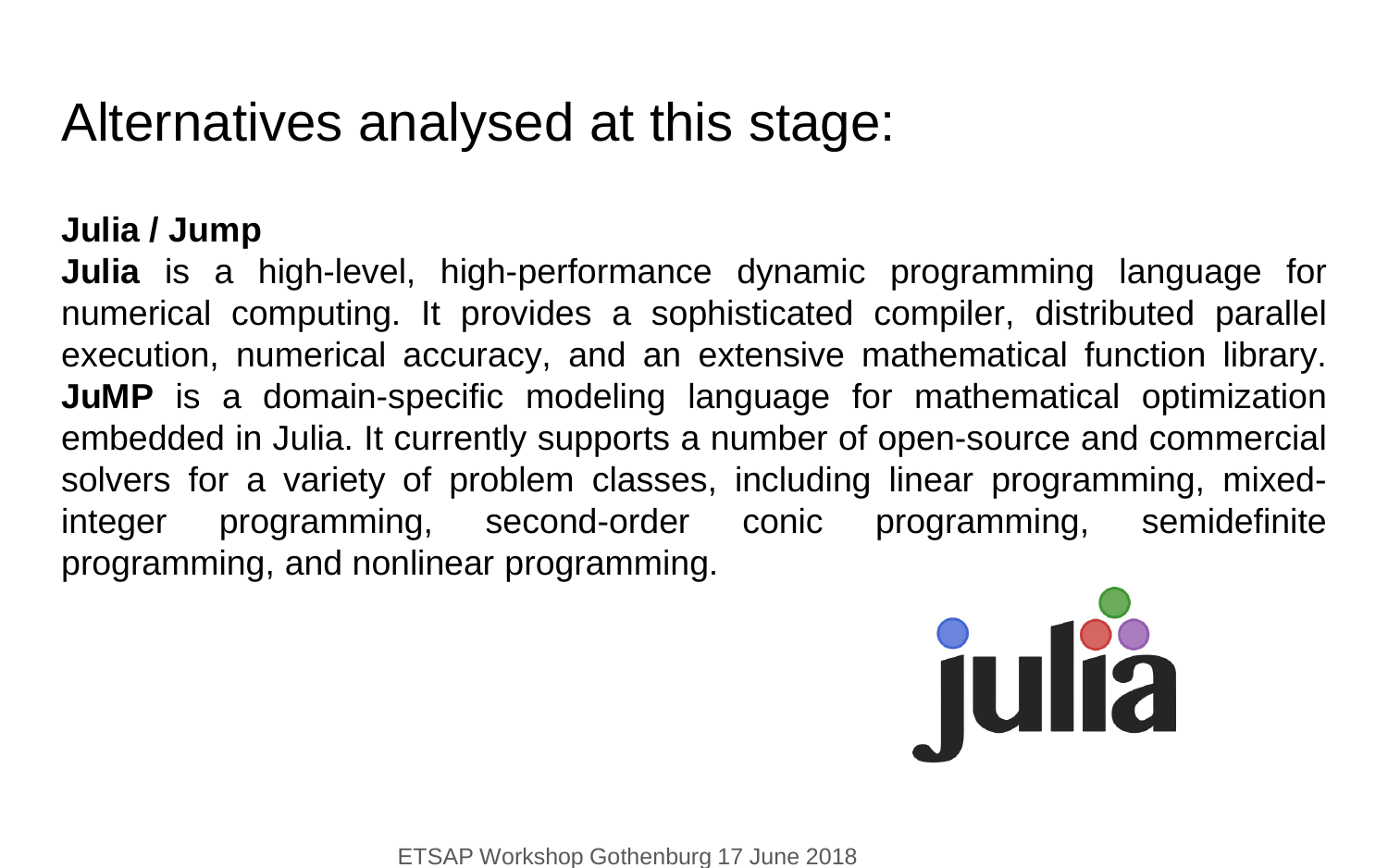#### Alternatives analysed at this stage:

#### **Python / Pyomo**

**Pyomo** is a Python-based open-source software package that supports a diverse set of optimization capabilities for formulating, solving, and analyzing optimization models.

A core capability of Pyomo is modeling structured optimization applications. Pyomo can be used to define general symbolic problems, create specific problem instances, and solve these instances using commercial and open-source solvers.

Pyomo's modeling objects are embedded within a full-featured high-level programming language providing a rich set of supporting libraries.

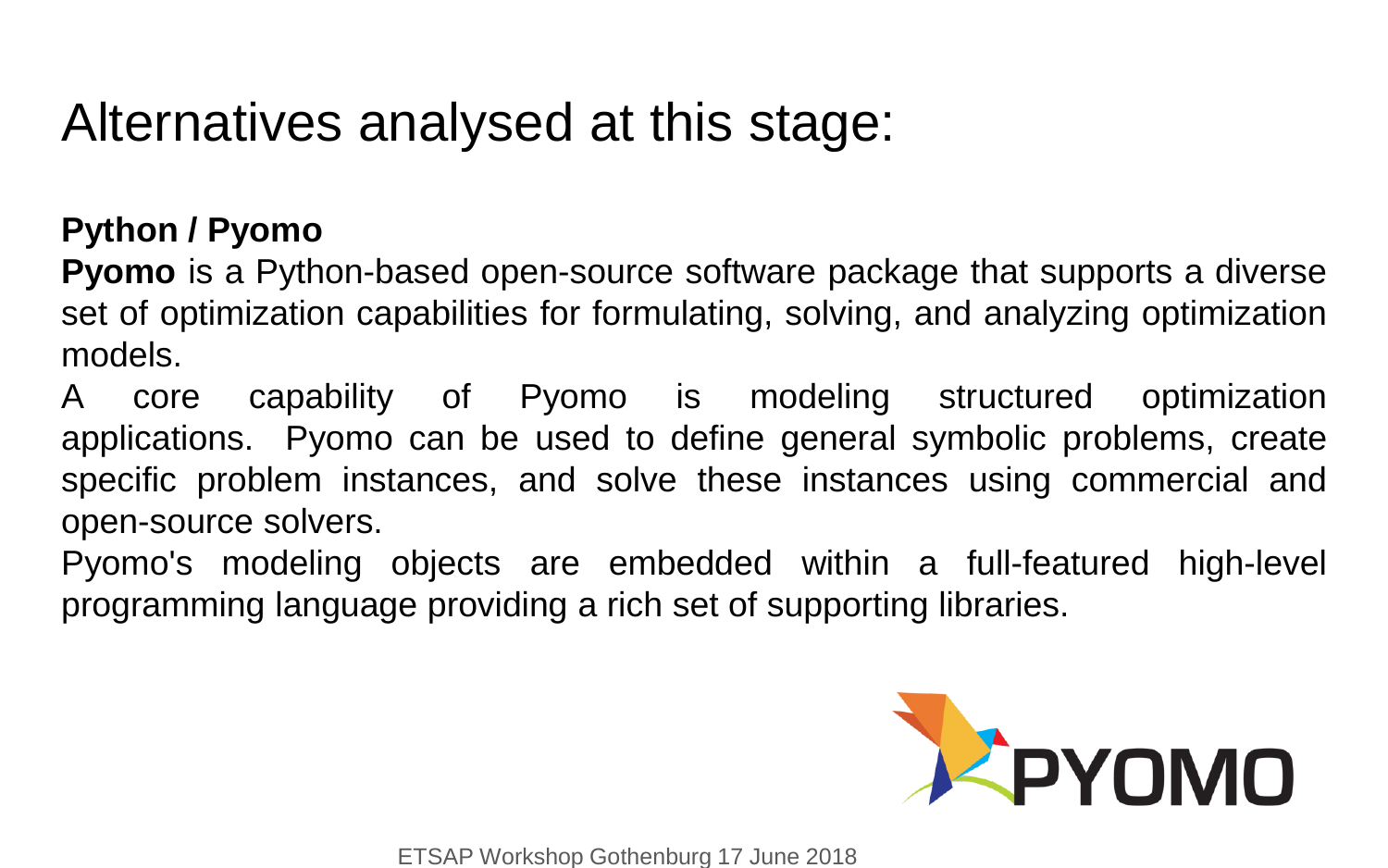#### TIMES Migration to GNU MathProg

- GNU MathProg is a widely used open source modelling tool
	- E.g. the OSeMOSYS model generator is based on GNU MathProg
- Language is declarative and has very limited support for data manipulation
	- Not a feasible option for TIMES unless pre-processing and reporting can be done mostly with other tools
	- GAMS could be used for TIMES pre-processing and reporting
- Advantages of this option:
	- Possibly the smallest effort in terms of TIMES translation
	- Would be feasible to support all TIMES basic model variants
- Disadvantages of this option:
	- Not a serious option for a complete migration strategy
	- Data transfers and some processing is required (notable overheads)
	- Performance of model generation is not good for large models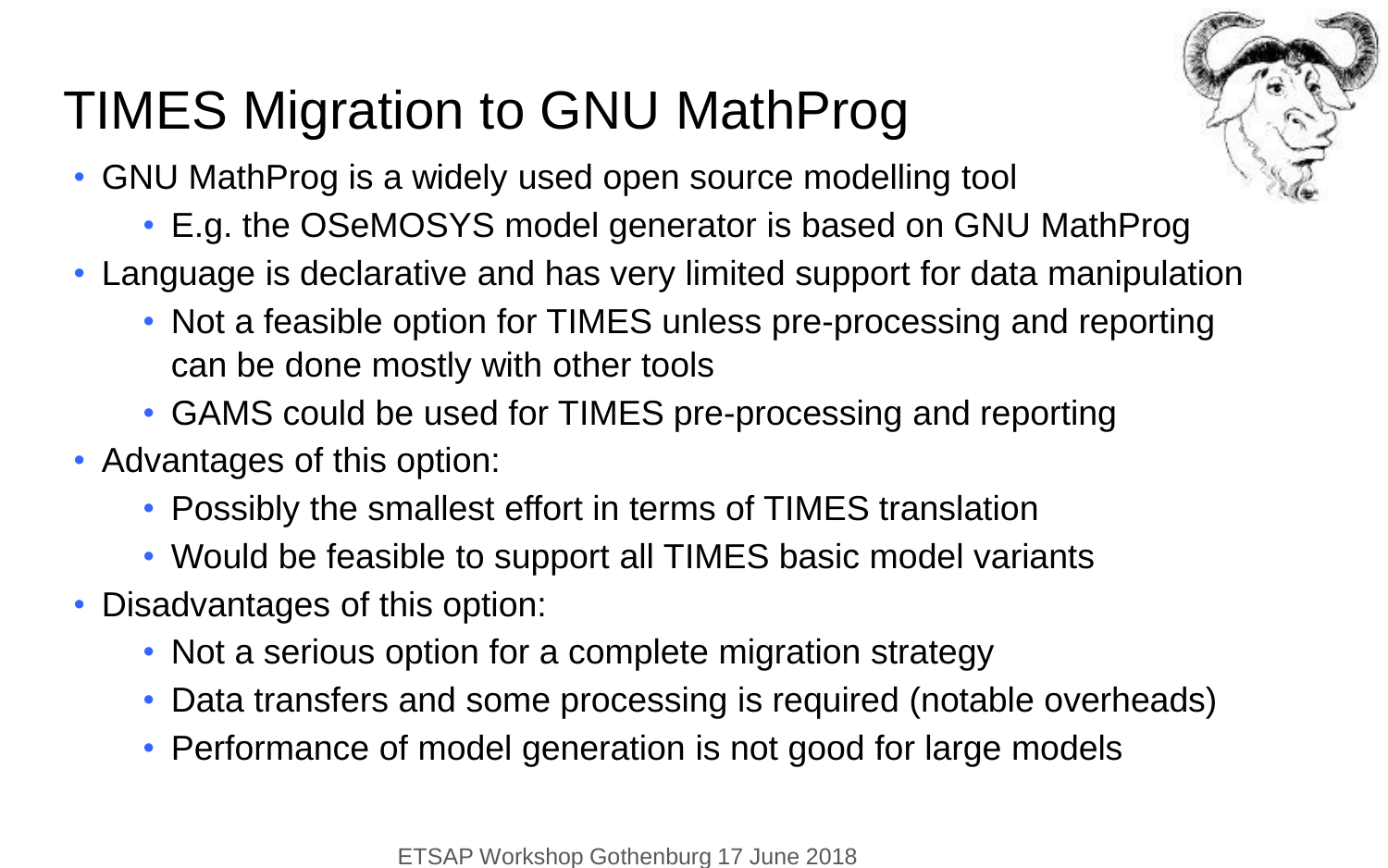## TIMES Migration to Julia / Jump



- Julia is a widely used open source modelling tool
- The Julia language has rich declarative and procedural features and is thus well suitable for data manipulation
	- Feasible option for TIMES under a complete migration strategy
	- For first phase, GAMS could be used for pre-processing and reporting
- Advantages of this option:
	- Reasonably small effort for a first-phase TIMES translation (equations)
	- Would make complete migration feasible in a step-wise manner
	- Would be feasible to support at least all TIMES basic model variants
- Disadvantages of this option:
	- Data transfers and some processing is required (reasonable overheads)
	- Performance of model generation does not seem as good as in GAMS, but it is indeed much better than in GNU MathProg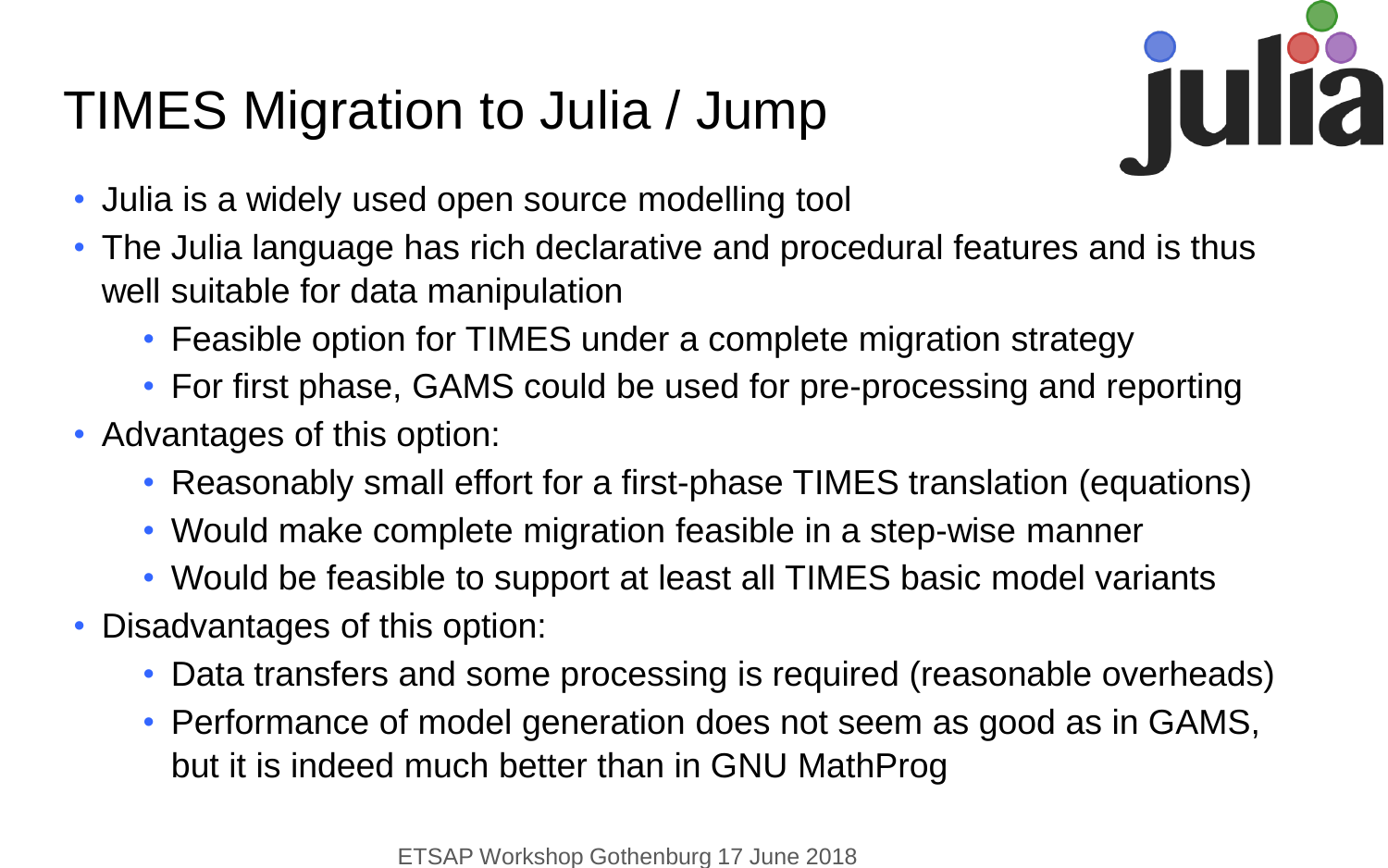## TIMES Migration to Python / Pyomo



- Python is a widely used open source software
- Pyomo is a Python module designed for formulating optimisation models
- The Python language has rich declarative and procedural features, large standard library, as well as numerous specialised software packages and is thus well suitable for data manipulation:
	- Feasible option for TIMES under a complete migration strategy
	- For first phase, GAMS could be used for pre-processing and reporting
- Advantages of this option:
	- Reasonably small effort for a first-phase TIMES translation (equations)
	- Would make complete migration feasible in a step-wise manner
	- Would be feasible to support all TIMES basic model variants
- Disadvantages of this option:
	- Data transfers and some processing is required (reasonable overheads)
	- Performance of model generation of the prototype falls behind GNU MathProg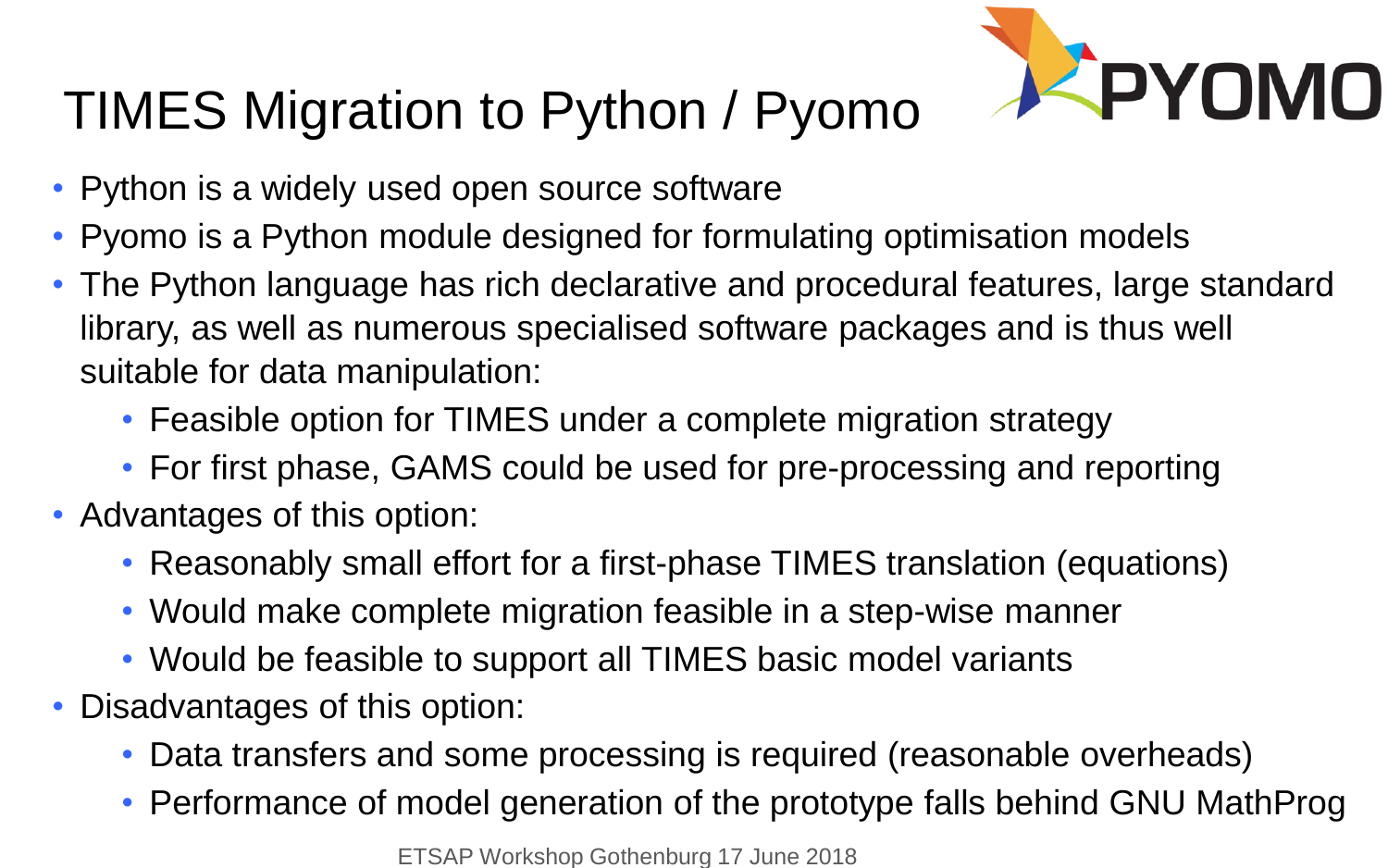## Testing Prototypes for TIMES

- For GNU Mathprog, a prototype with a sufficient basic set of model equations was implemented, in order to be able to run a full test model ("Utopia").
- The GNU MathProg prototype was then reimplemented in Python/Pyomo
	- The constructs needed in Python / Pyomo appeared reasonably similar to the GNU MathProg implementation.
	- Compared to GNU MathProg, no additional non-python software was needed (i.e. sqlite driver).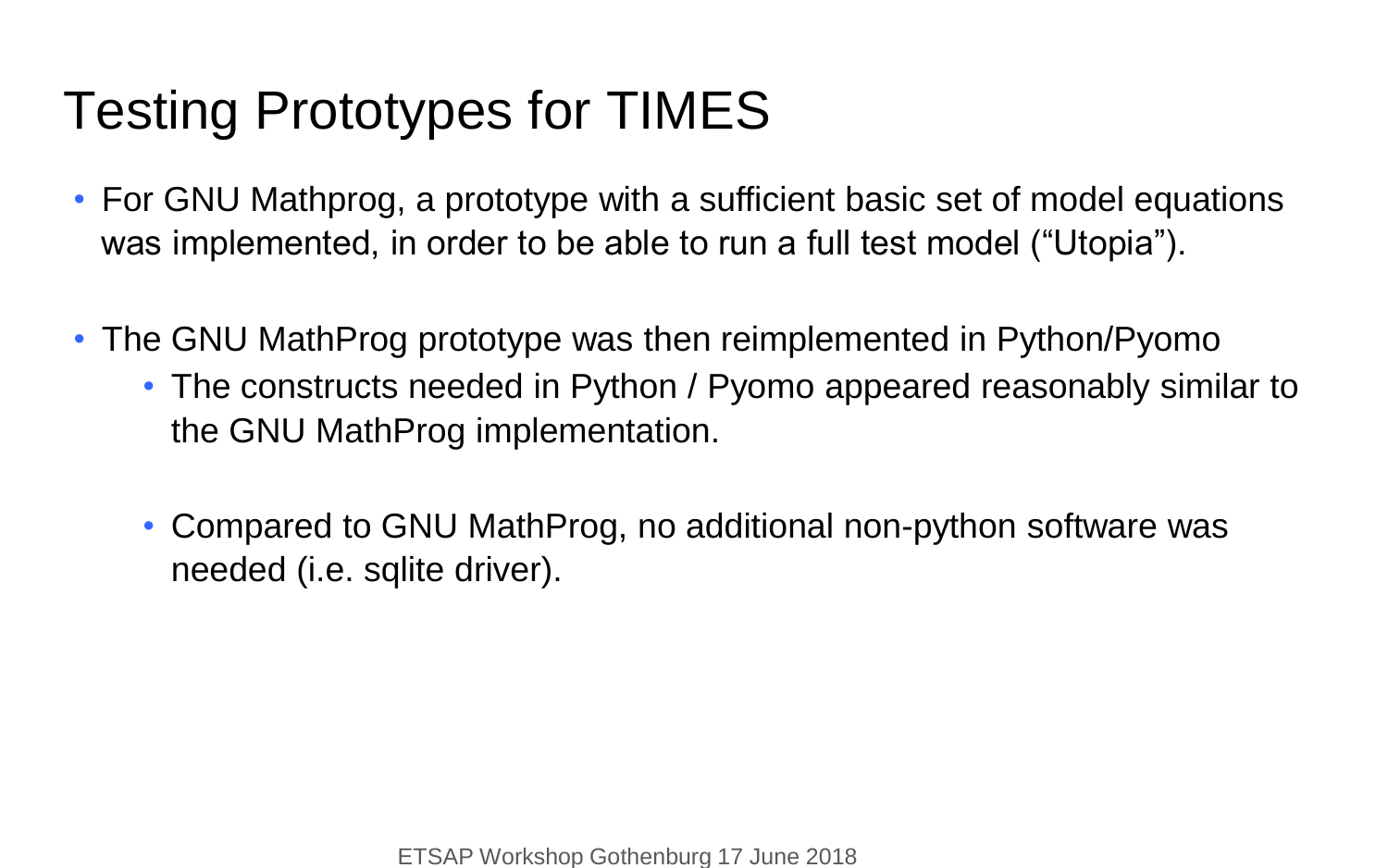### Testing Prototypes for TIMES

• For Julia / Jump, test implementation was made for a single TIMES equation

- The constructs needed in Julia appeared reasonably similar to the GNU Mathprog implementation (test case: EQ\_ACTFLO).
- Implementing a basic set of model equations should be reasonably straightforward in Julia / Jump as well.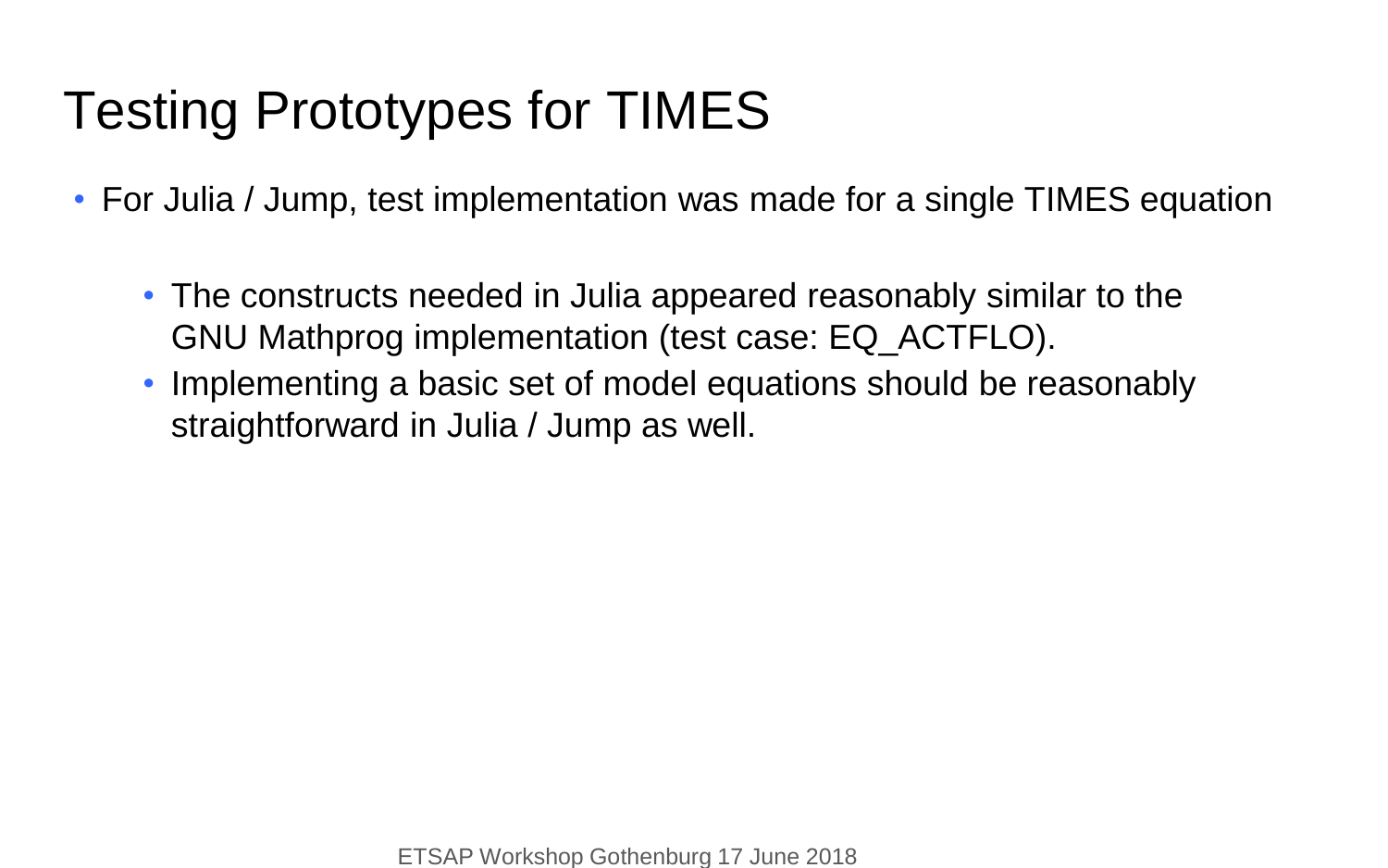## Testing Prototypes for TIMES

• Some initial experience with performance (~300,000 EQ\_ACFLO equations):



- Performance of Julia / Jump appears acceptable, but falls well behind GAMS.
- Performance of Python / Pyomo can probably be optimised to be between Julia / Jump and GNU MathProg.
- Overhead caused by data transfer and data type conversions estimated roughly  $\sim$ 1 min for a model with  $\sim$ 1 million equations (for Julia / Jump).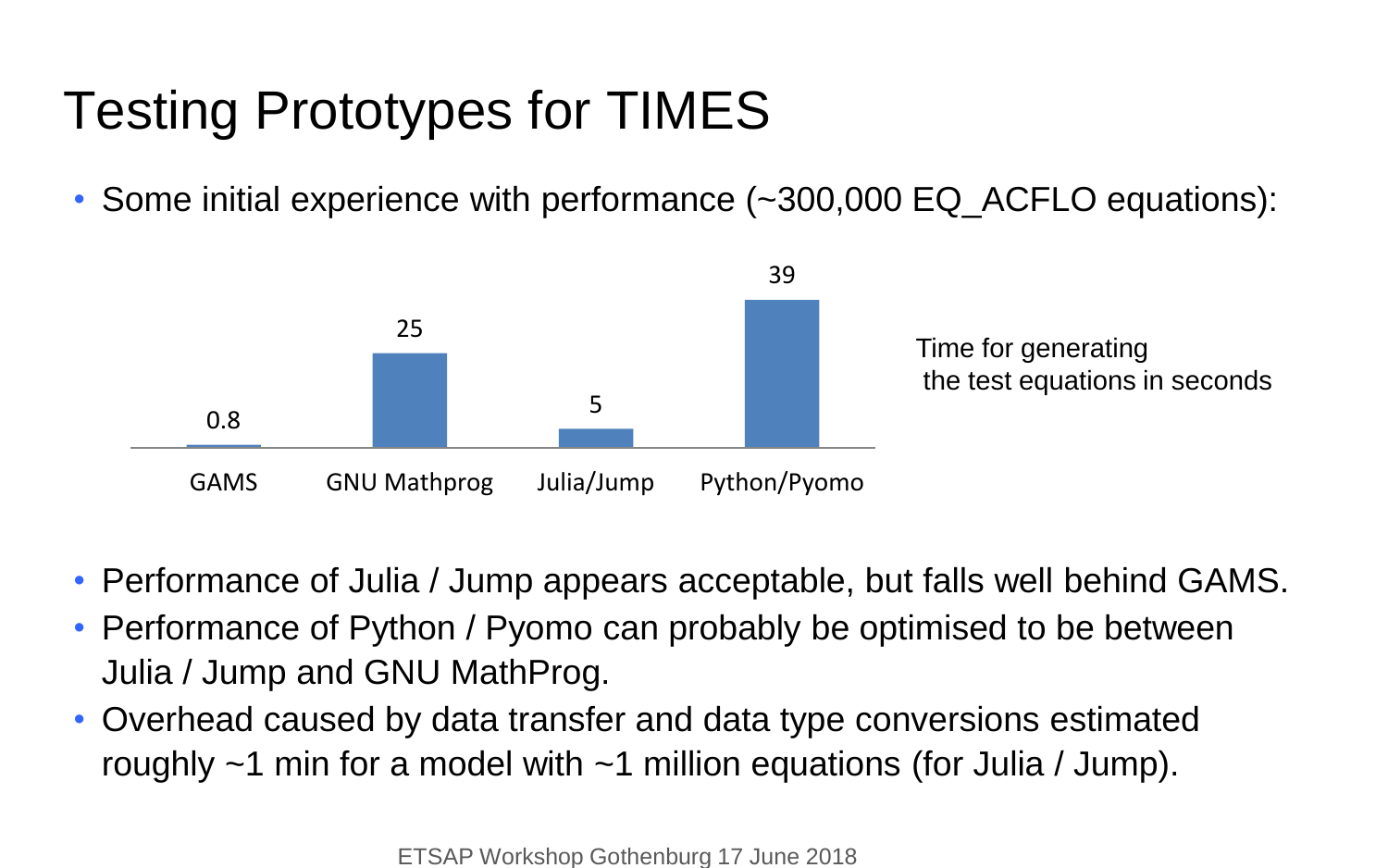#### Cost related issues to be considered

- Cost of GAMS academic licenses is low **but** in developing countries the prospective users are usually Governmental institutions so they cannot benefit from the low academic licenses.
- GAMS Application single license at \$6400 with CPLEX Other platforms will probably not be able to offer the CPLEX **discount** now available through GAMS for TIMES. GAMS Application single license at \$1600 with free solvers.
- $\triangleright$  Can the alternative modelling languages handle generating/reporting of large production models reliably and within a reasonable timeframe? It seems that Julia has such possibilities but an **IT specialist** should be part of the development team in a possible migration exercise.
- The cost of **redeveloping** and then the cost of **maintaining both GAMS & the alternative platform** needs to be quantified.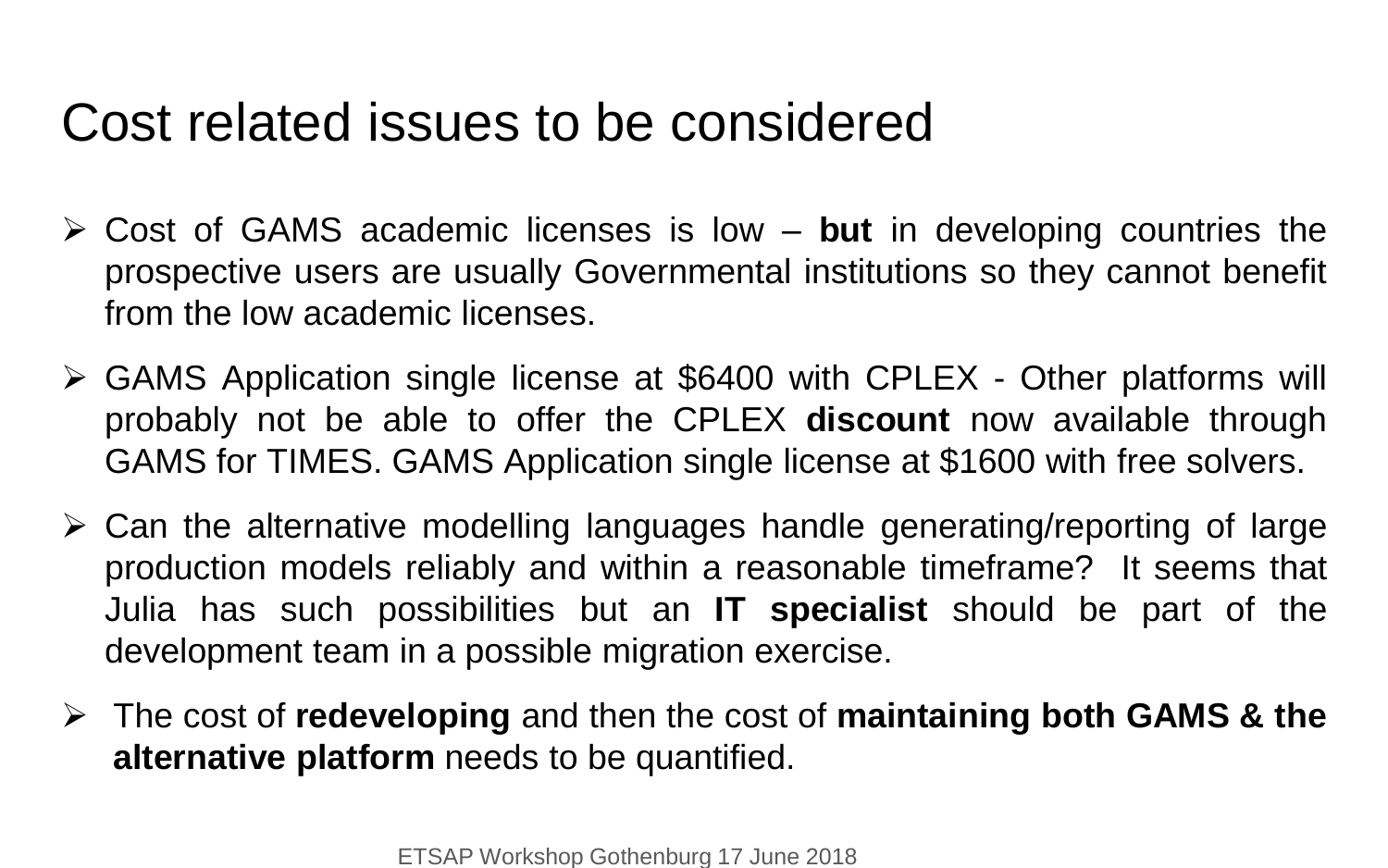#### As a first conclusion

- $\triangleright$  From the technical point of view it seems that the performance of Julia/Jump could be acceptable for the equations generation.
- $\triangleright$  Julia/Jump and Python/Pyomo seem plausible alternative options for a full scale migration (Since the option of using GAMS for processing initially is not possible (due to the EULA) the two step approach is not possible).
- Computer scientists **should** be part of the development team to harness all the possibilities of Julia/Python.
- Solvers: it seems that open source alternatives close to CPLEX/Gurobi speedwise for LP models exist. Both Pyomo and Jump allow interfacing with a number of open source solvers (as well as commercial).
- $\triangleright$  The development costs and the annual maintenance cost of an alternative platform needs to be quantified.